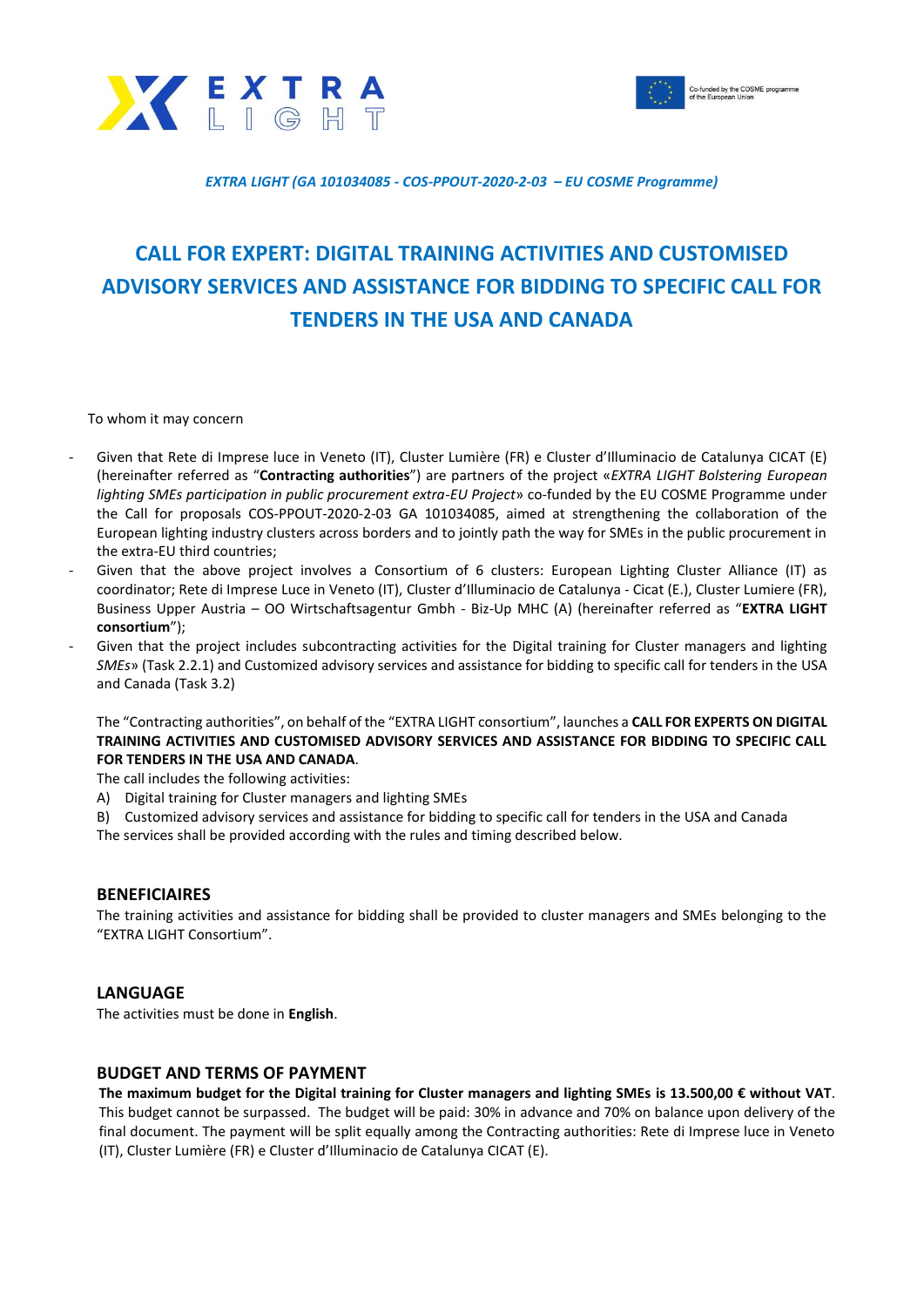



**The maximum budget for the Customized advisory services and assistance for bidding to specific call for tenders in the USA and Canada** is **40.000,00 € without VAT**. This budget cannot be surpassed. The budget will be paid: 30% in advance, 30% as interim payment and 40% on balance upon delivery of the final document. The payment will be split equally among the Contracting authorities: Rete di Imprese luce in Veneto (IT), Cluster Lumière (FR) e Cluster d'Illuminacio de Catalunya CICAT (E).

## **TIMING**

The **Digital training for Cluster managers and lighting SMEs** will be carried out **between September 2022 and January 2023.** The training activities will be organized for a total of **48 hours**. The final calendar will be defined with the provider selected. Any variation will be promptly communicated to the experts: USA Canada

|                                                                      | <b>USA</b> | canada  |
|----------------------------------------------------------------------|------------|---------|
| MODULE 1 - Public Procurement in the USA, Canada-general features    | 8 hours    | 8 hours |
| MODULE 2 – Eligibility requirements & assessment criteria            | 8 hours    | 8 hours |
| MODULE 3 – Meet the buyer & Build partnership & Know the competitors | 8 hours    | 8 hours |

The **Customized advisory services and assistance for bidding to specific call for tenders in the USA and Canada** will be carried out **between September 2022 and May 2024** of around **140 hours**. The final calendar will be defined with the provider selected. Any variation will be promptly communicated to the experts. The legal and technical support provided will be organized in the form of the "one2one assistance" for single companies (or groups of companies) that will jointly apply for a specific bid as a consortium.

|                                                                              | USA | Canada |
|------------------------------------------------------------------------------|-----|--------|
| Minimum number of offers to be submitted under USA/Canada public procurement |     |        |
| procedures                                                                   |     |        |

## **OWNERSHIP**

The contents of the training activities (including slides and documents) can be recorded and made available to:

- all the staff of the 6 clusters of the EXTRA LIGHT Consortium
- the companies belonging to the 6 clusters of the EXTRA LIGHT Consortium.

A dedicated IPR agreement will be signed with the Experts to allow the EXTRA LIGHT Consortium full rights for the internal use of all the materials.

## **REQUESTED SERVICES**

The Digital training program are structured in the three macro defined modules covering a wide spectrum of the key internationalisation and public procurement topics:

## **A - Digital training activities**

#### **MODULE 1 Public Procurement in the USA, Canada – general features (16 hours: 8 Usa + 8 Canada)**

- Specific types and features of public procurement in the USA, Canada and of the respective FTA/GPA provisions addressing SMEs access to public tendering
- Information about the different procurement typologies (regarding works, supply, or services) and methods in which the public administrations handle acquisitions, solicitations and contracts – open for foreign companies;
- Who are the main buyers who manage the public tenders, and how do they process the tenders what is the tender procedure (online, paper documents, single-stage and/or two-stage procedure);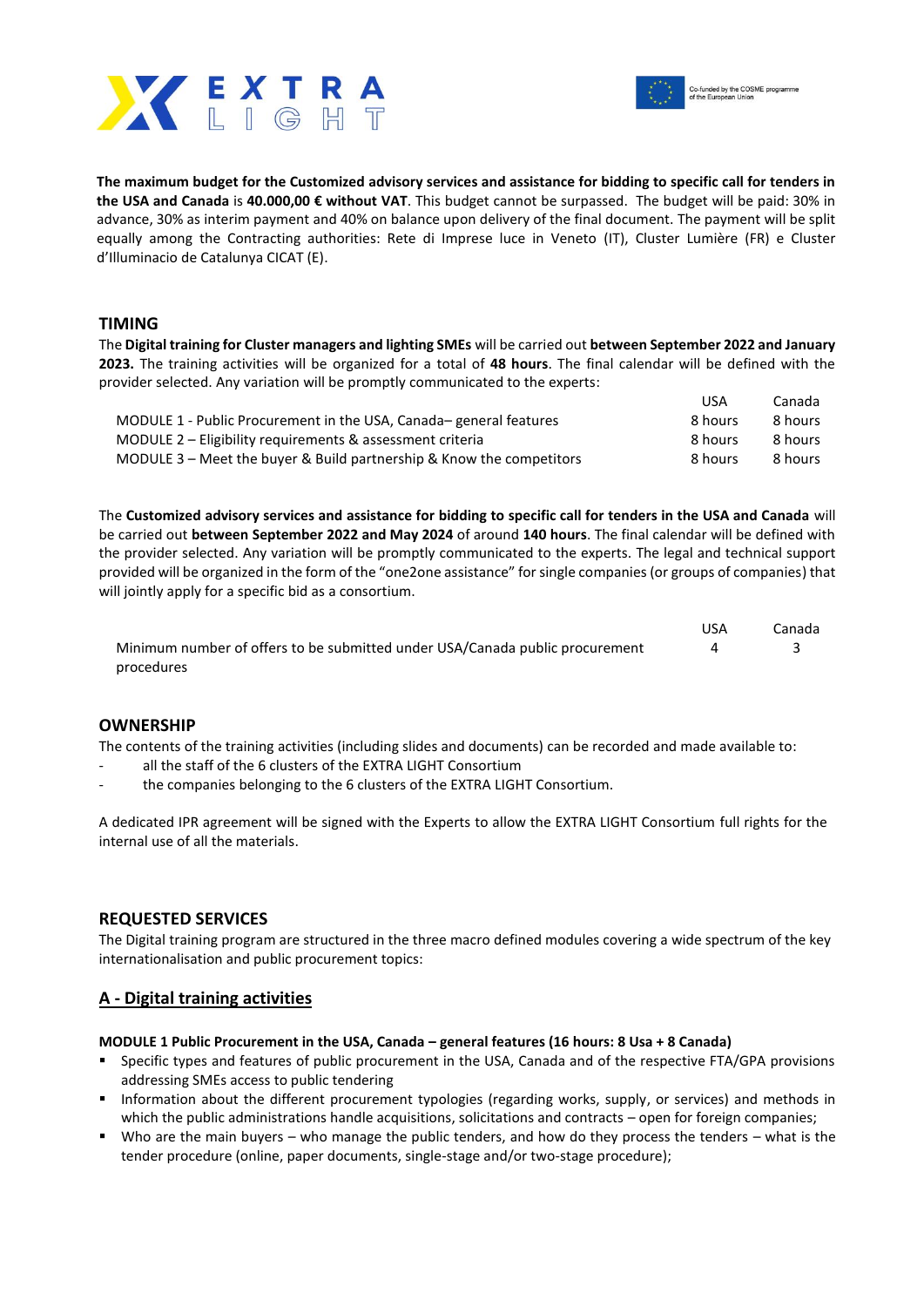



## **MODULE 2 Public Procurement in the USA, Canada – Eligibility requirements & assessment criteria (16 hours: 8 Usa + 8 Canada)**

- Eligibility requirements and specific issues (if any) regarding EU companies access to the national (domestic) tenders;
- Bids evaluation criteria and procedure what criteria will be used to evaluate bid and assess proposal preparation
- Legal issues, Relevant regulatory requirements, certifications and standards (including ecological label types, packaging and labelling requirements) and IP protection;
- Main barriers for EU (lighting) SMEs to access the public procurement opportunities; main errors and "bad practices"
- ▪
- **MODULE 3 Public Procurement in the USA, Canada – Meet the buyer & Build partnership & Know the** c**ompetitors (16 hours: 8 Usa + 8 Canada)**
- Importance of bidding conferences and the formal bid openings organised by public buyers, how to attend and how do they work?
- Eligibility aspects requiring partnerships with local companies/consultants etc.
- Outlook and assessment of main competitors participating in target public tenders (i.e., their experience, their cost structure)

## **B - Customised advisory service and assistance for bidding to specific call for tenders int the USA and Canada**

The legal and technical support provided by experts in public procurement in the USA and Canada markets will be organised in the form of the "one2one assistance" for single companies (or groups of companies that will jointly apply for a specific bid as a consortium), for a total of around 140 hours.

The assistance will cover the following topics and bidding phases:

a) Registration to the specific procurement process (and to any additional procurers/suppliers' registers if requested) and support in contractor tax compliance verification (if requested);

b) Support in individuating and analysing of the main competitors participating in the selected public tenders (i.e., their experience, their cost structure, their success rate in former bids of the same type, etc.);

c) Support in analysing the buyer's requests (expectations) and the related market specifications (lighting market trends and customer needs, local buying customs and behaviours);

d) Preparation and submission of the bid:

- ❑ Support in analysing the procurement documents, in particular in clarifying:
- how to layout the bid,
- how it will be evaluated,
- all mandatory and desirable requirements.
- the weighting of the areas to be scored (for example, experience or product performance)
- ❑ Support in contacting the responsible bids officer for specific queries (requests for clarifications)
- ❑ Support in the bid submission phase indications of how to submit the bid via a specific online submission portal or paper procedure
- $\Box$  Evaluation of the bid:

Support in understanding and preparation of any additional requests of clarifications and/or documents (if envisaged by the tender procedure)

It is mandatory to support the submission of, at least:

- ✓ 4 offers under USA public procurement procedures
- 3 offers under Canadian public procurement procedures